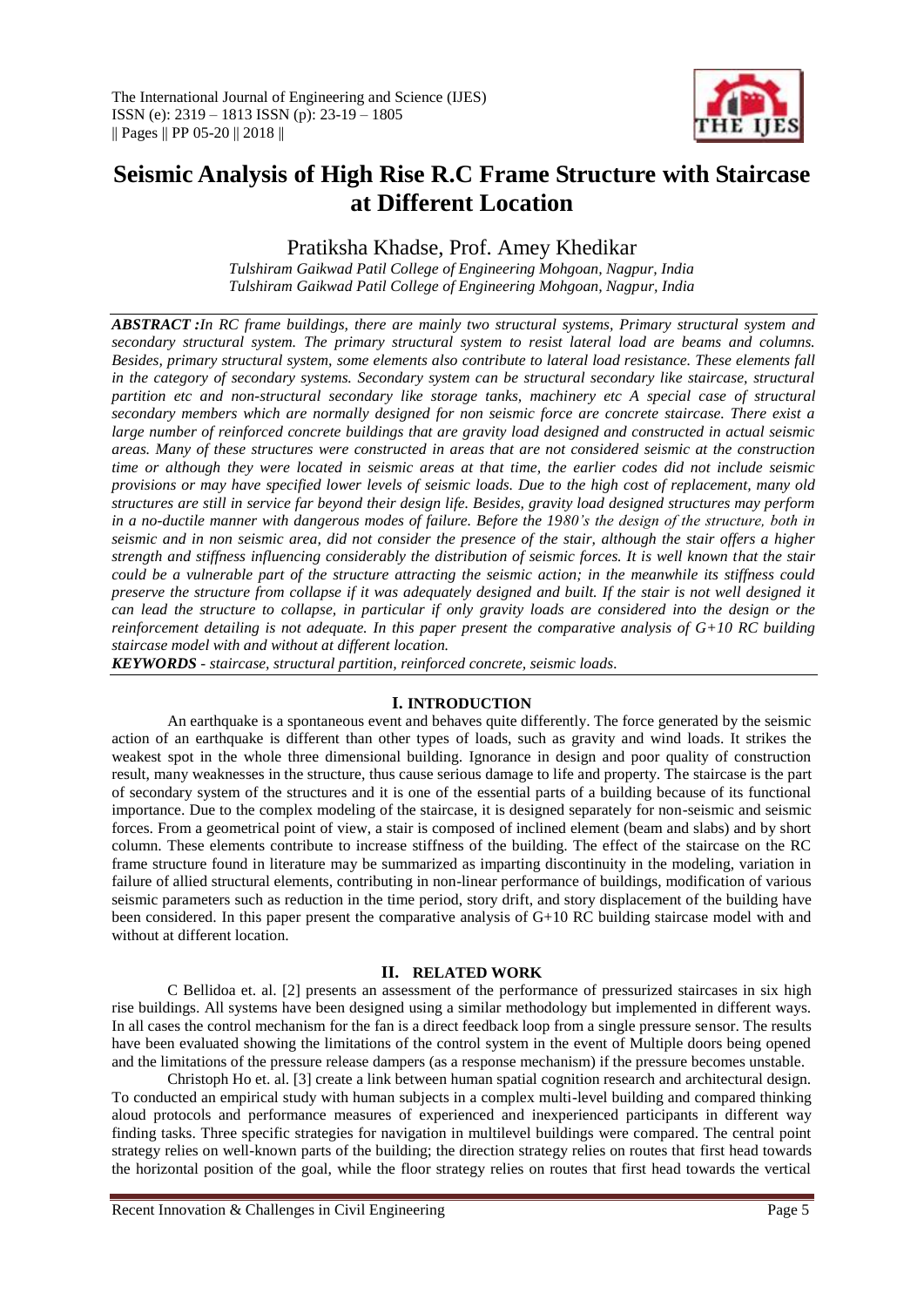position of the goal. Result show that the floor strategy was preferred by experienced participants over the other strategies and was overall tied to better way finding performance. Route knowledge showed a greater impact on way finding performance compared to survey knowledge. A cognitive-architectural analysis of the building revealed seven possible causes for navigation problems. Especially the staircase design was identified as a major way finding obstacle.

Edoardo Cosenza et. al. [4] deals with the seismic performance of existing buildings and in particular on the moment resisting frame structures that could have their critical and weak points in the stair members: columns and beams or slabs. The stair increases structural strength and stiffness of a structure but attracting seismic forces it could fail into its short columns or into the slabs due to high shear forces, into inclined beams supporting the steps a cause of high axial forces. The structural solutions and design practice of stairs in gravity load designed structures are investigated to define their real geometric definition and to understand their performance. Some numerical modal linear and non linear push-over analyses are herein presented. A typical reinforced concrete building respecting the materials and design criteria of the time is considered for the analyses. In particular two types of stairs are considered: the one with cantilever steps constrained in inclined beams, and the stair composed of simply supported slabs. The modal analysis emphasizes the different modal behavior considering the stairs. A non linear lumped plasticity models allow to perform non linear pushover analysis that allow to identify the main failure mechanisms. Some numerical simulations give some interesting results and offer some good features on the problems related to the mechanical and geometrical modeling of the structural elements of the stair, and to the principle types of failure due to flexure, or shear.

Pratik Deshmukh et. al. [5] presents the effects of staircase on the seismic performance of the RCC frame buildings of different heights and different plans have been studied. Generally, the stair model is not included in the analysis of RC frame buildings. Due to the rigidity of inclined slab and of short columns around staircase, beams and columns are often characterized by a high seismic demand. The identification of the weakest elements of the structure, the failure type considering the presence of the stairs, and their contribution in the non linear performance of RC frame buildings are some of the areas on which the present paper has presented. For analysis and design, Etab v.9 has been used. Performances of both categories of the buildings have been evaluated through Response Spectrum Method.

Ankit R. Shelotkar et. al. [6] presents the effect of staircase position on RC frame structures has been carried out by adopting various building models with and without staircase in longitudinal and transverse direction. The Linear Response Spectrum analysis of the models has been carried out as per IS: 1893 (Part 1) - 2002 and IS: 456 – 2000 with the help of Etab 2015 software. The Seismic characteristics in terms of Time period, Story Drift and Story Displacement have been compared with the seismic characteristics of models with and without a staircase. Further, the effect of change in location of the staircase on the behavior of the building has also been observed. In addition to these, short column effect, variation in moments of beams and columns that are attached to staircase slab, failure and deformation in staircase models have also been studied.

### **3.1 General Introduction**

### **III. PROPOSED DESIGN OF MODEL**

The multi storeys buildings of G+5 are modelled in six different configurations are as follows-

- Model A4 Building with staircase at centre location.
- Model A5 Building with staircase at mid end location.
- Model A6 Building with staircase at corner location.
- Model B4 Building without staircase at centre location.
- Model B5 Building without staircase at mid end location.
- Model B6 Building without staircase at corner location.

Part A - Structural Plan, Elevation & 3-D Figures For Different Location of With And Without Staircase



**Fig. 1: Structural plan with (A4) and without (B4) staircase at centre location.**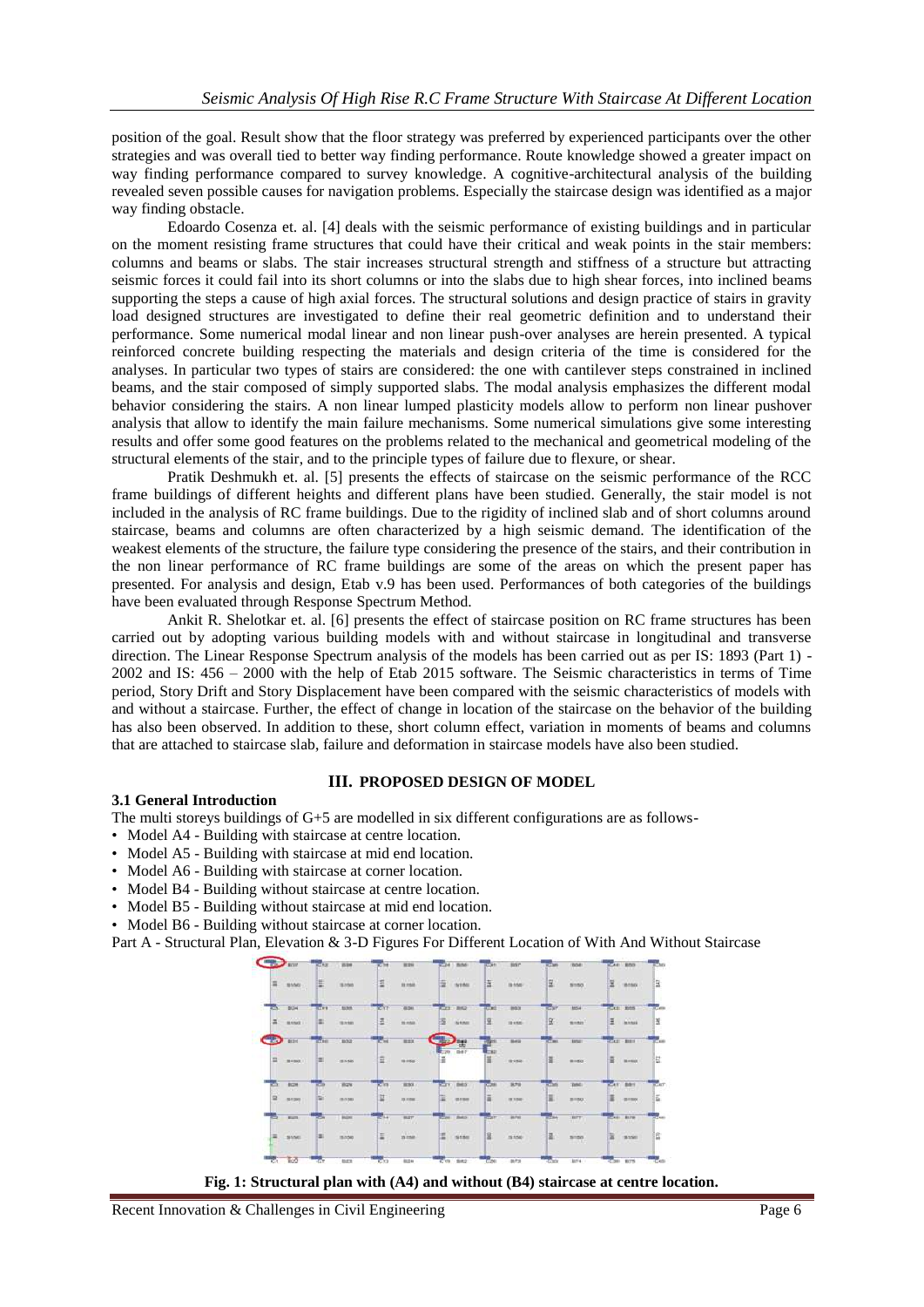

**Fig. 2: Elevation of shorter direction at centre location (A4)**



**Fig. 3 Elevation of longer direction at centre location (A4)**



**Fig. 4:3-D model of staircase at centre location (A4)**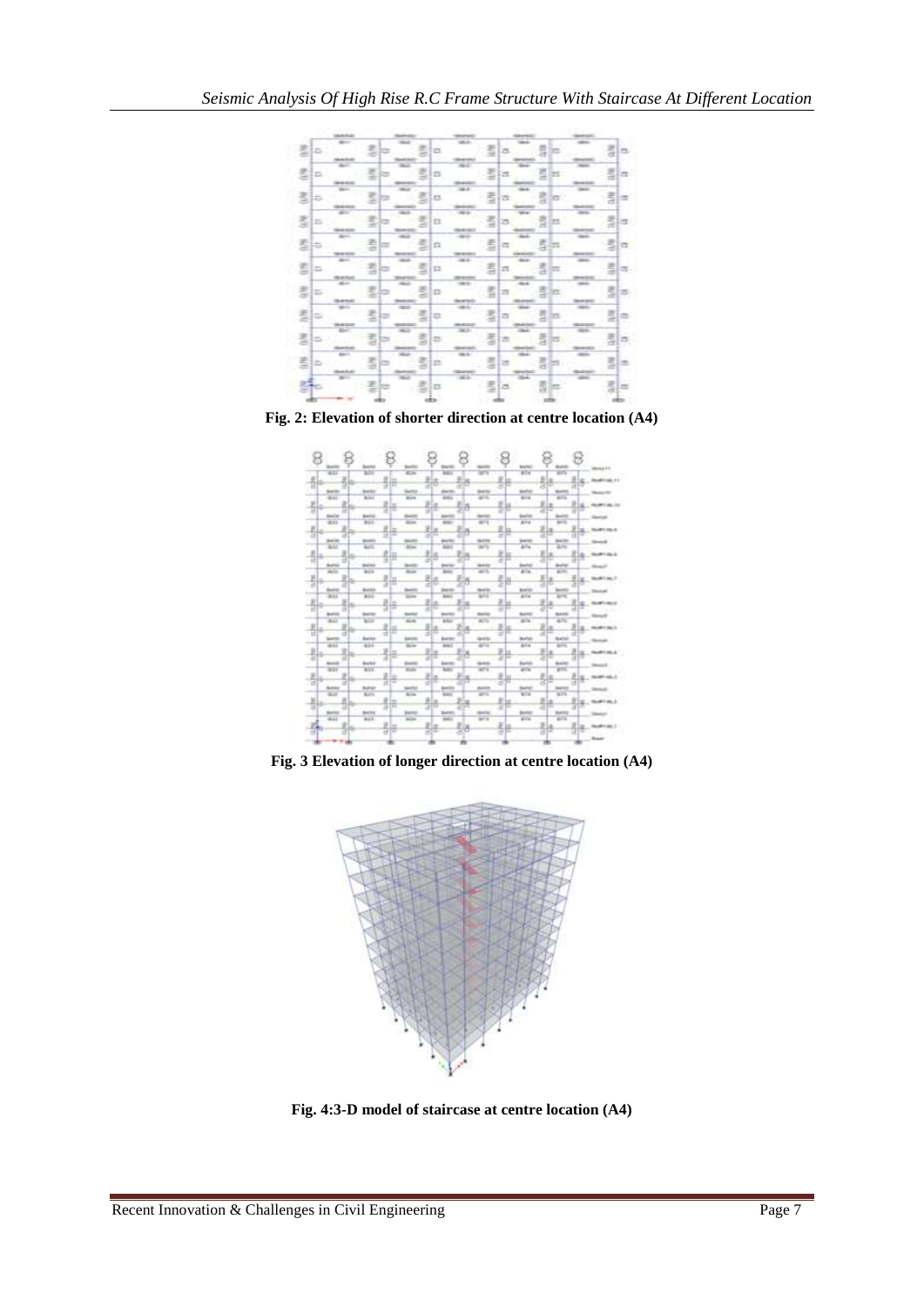

**Fig 5: Structural plan with (A5) and without (B5) staircase at mid end location**



**Fig. 6: Elevation of shorter direction at mid end location (A5).**



**Fig. 7: Elevation of longer direction at mid end location (A5).**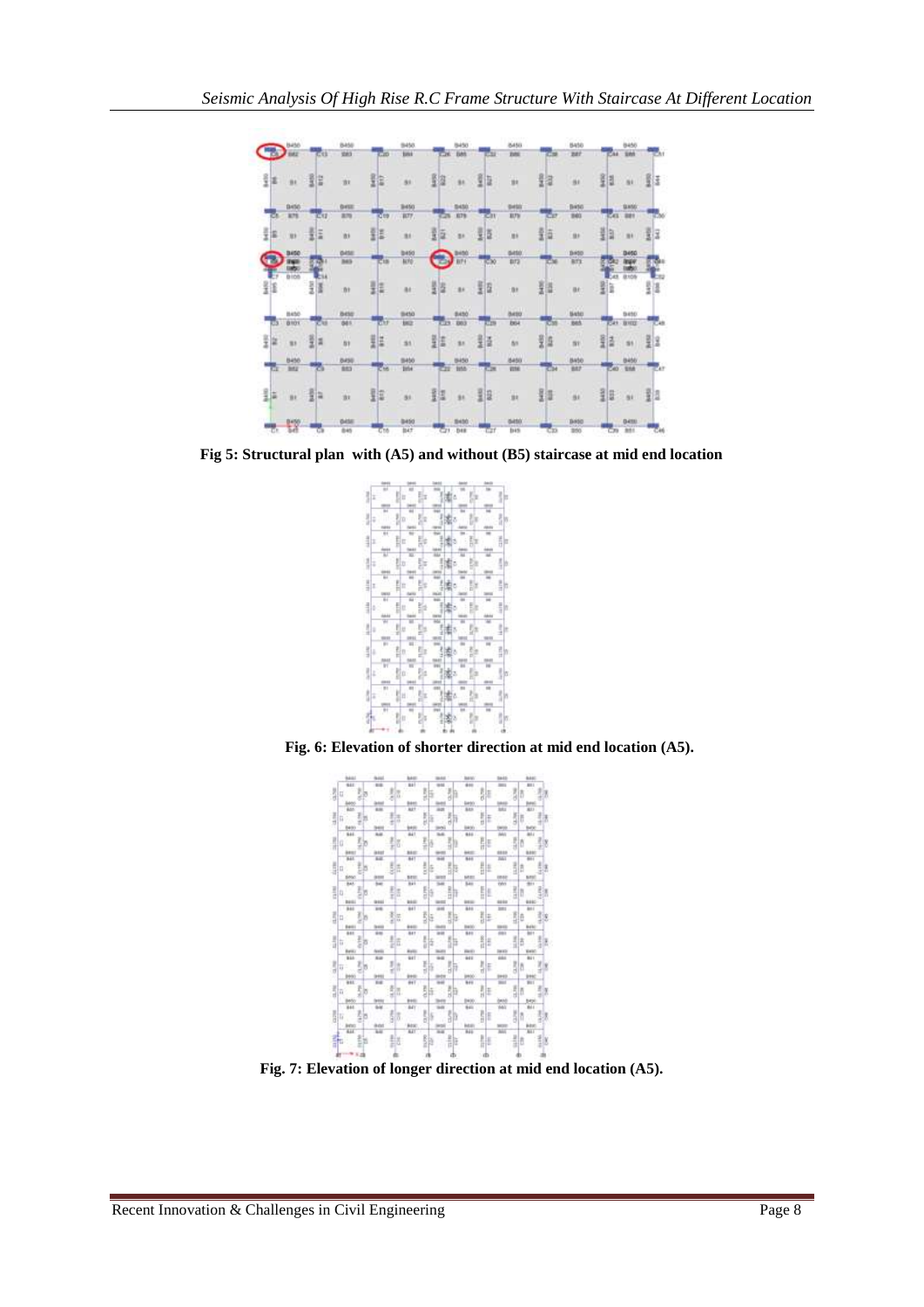

**Fig. 8: 3-D model of staircase at mid end location (A5).**

|   |                |         |                       |        | 8820                        |    |                            |           | 3456                    |        | ieenn                    |             |                      |  |
|---|----------------|---------|-----------------------|--------|-----------------------------|----|----------------------------|-----------|-------------------------|--------|--------------------------|-------------|----------------------|--|
|   | <b>Fall</b> in | one Res |                       |        | m<br><b>STIL</b>            |    |                            | Tэ        | in.                     | 540    | <b>BRE</b>               | 8610        |                      |  |
| H |                |         | ar.                   |        | ať,                         | 甜  | $-41$                      |           | $-341$                  | 墥      | ü                        |             | ig.<br>s             |  |
|   | <b>DISK</b>    | m       | 12.0<br>inso)<br>in i |        | $1 - 17$<br>뺉               |    | 14400                      | m         | (\$45.00)<br><b>Win</b> |        | iarris<br>W              |             | <b>Atto</b>          |  |
| š | u,             | 5<br>÷  | in r                  | ŧ<br>E | u.                          | š  | H.                         | 揖<br>Ξ    | 1 Miles                 | H<br>E | <b>Kin</b>               | ψ.<br>ŧ     | 퀽토<br>$\mathbf{m}$   |  |
|   | QJ.            | сu      | 888<br><b>GETT</b>    |        | <b>SARIE</b><br>3214        | -  | (88.032<br><b>Futte</b>    | ĒП        | 3414<br><b>BTB</b>      | $-1$   | 8498<br><b>BTT</b>       | 044         | \$110<br><b>ATTE</b> |  |
|   | W)             | 脂       | ä                     | 图面     | IFE                         |    | 图                          | <b>IE</b> | W.                      | U)     | ×<br>m                   | B           | 斟<br>$\overline{a}$  |  |
|   | <b>DRI</b>     |         | <b>DERTS</b><br>ïй    | m      | <b>HASE</b><br><b>Jan't</b> |    | <b>MASS</b><br><b>WHEN</b> | mп        | 38898<br>m              |        | <b><i>lates</i></b><br>m | <b>A</b>    | 8448<br><b>BET</b>   |  |
| š | :it            | š       | àt.                   | 圧<br>Ī | <b>MAT</b>                  | E  | 88                         | u         | $+1$                    | 5<br>s | $^{16}$                  |             | 휯<br>m               |  |
|   | 8133           | दार     | -<br><b>TOM</b>       | mп     | <b>FARDS</b><br><b>INEL</b> | ਨਮ | 184,98<br>--               | œ         | 3818<br><b>Mill</b>     | -      | 8111<br><b>Bid</b>       | <b>POST</b> | 0104                 |  |
|   |                |         | à.                    | 保田     | m                           | 厝  |                            | F.        | $^{**}$                 |        |                          |             | E                    |  |
|   | <b>Dat't</b>   | 0418    | <b>KING</b>           |        | 8910<br><b>TOUR</b>         | ĒП | 198.00<br>Witz             |           | 3416<br><b>B</b> ig     |        | <b>akts</b><br><b>A</b>  |             | <b>BERG</b>          |  |

**Fig. 9: Structural plan with (A6) and without (B6) staircase at corner location.**



**Fig. 10: Elevation of shorter direction at corner location (A6).**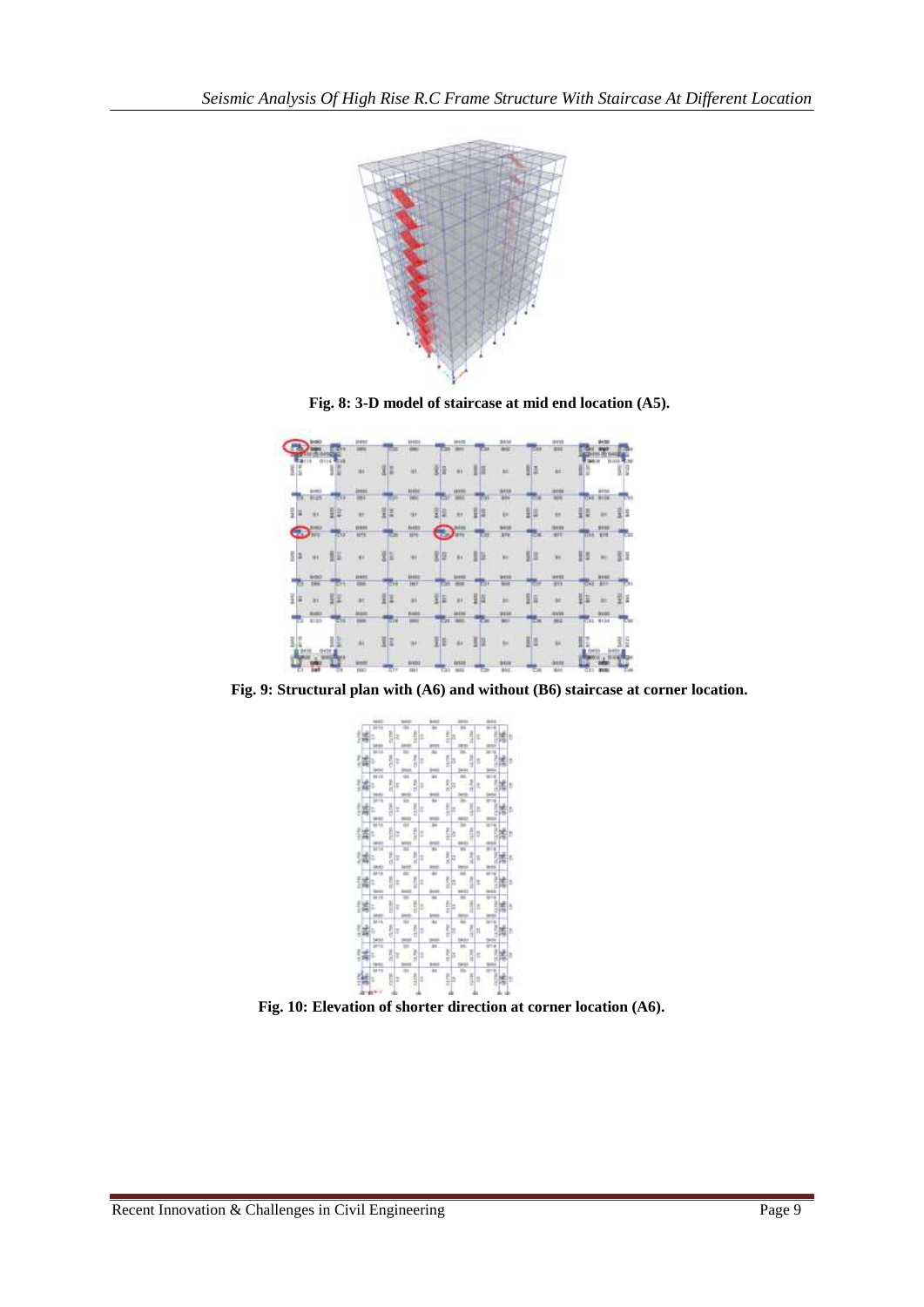

**Fig. 11: Elevation of longer direction at corner location (A6).**



**Fig. 12: 3-D model of staircase at corner location (A6).**

1.2 Part B - Analysis Results for Different Location of With and Without Staircase

| Table1: Results for Storey Drift in Model A4 and B4 at Centre Location. |  |
|-------------------------------------------------------------------------|--|
|-------------------------------------------------------------------------|--|

| $G+10$ Model |               |                      |                 |                 |                      |        |  |
|--------------|---------------|----------------------|-----------------|-----------------|----------------------|--------|--|
| Sr. No.      |               | <b>Load Case EOX</b> |                 |                 | <b>Load Case EOY</b> |        |  |
|              | <b>Storey</b> | <b>A4 Frame</b>      | <b>B4 Frame</b> | <b>A4 Frame</b> | <b>B4 Frame</b>      | Value  |  |
|              | 11            | 0.0012               | 0.0010          | 0.0018          | 0.0015               | 0.0120 |  |
| $\mathbf{2}$ | 10            | 0.0019               | 0.0018          | 0.0025          | 0.0026               | 0.0120 |  |
| 3            | 9             | 0.0026               | 0.0027          | 0.0031          | 0.0037               | 0.0120 |  |
| 4            | 8             | 0.0032               | 0.0035          | 0.0035          | 0.0046               | 0.0120 |  |
| 5            | 7             | 0.0037               | 0.0042          | 0.0039          | 0.0054               | 0.0120 |  |
| 6            | 6             | 0.0040               | 0.0047          | 0.0040          | 0.0059               | 0.0120 |  |
| 7            | 5             | 0.0042               | 0.0050          | 0.0041          | 0.0062               | 0.0120 |  |
| 8            | 4             | 0.0042               | 0.0051          | 0.0040          | 0.0063               | 0.0120 |  |
| 9            | 3             | 0.0040               | 0.0049          | 0.0038          | 0.0063               | 0.0120 |  |
| 10           | 2             | 0.0034               | 0.0041          | 0.0035          | 0.0058               | 0.0120 |  |
| 11           | 1             | 0.0017               | 0.0020          | 0.0023          | 0.0036               | 0.0120 |  |
| 12           | 0             | 0.0000               | 0.0000          | 0.0000          | 0.0000               | 0.0000 |  |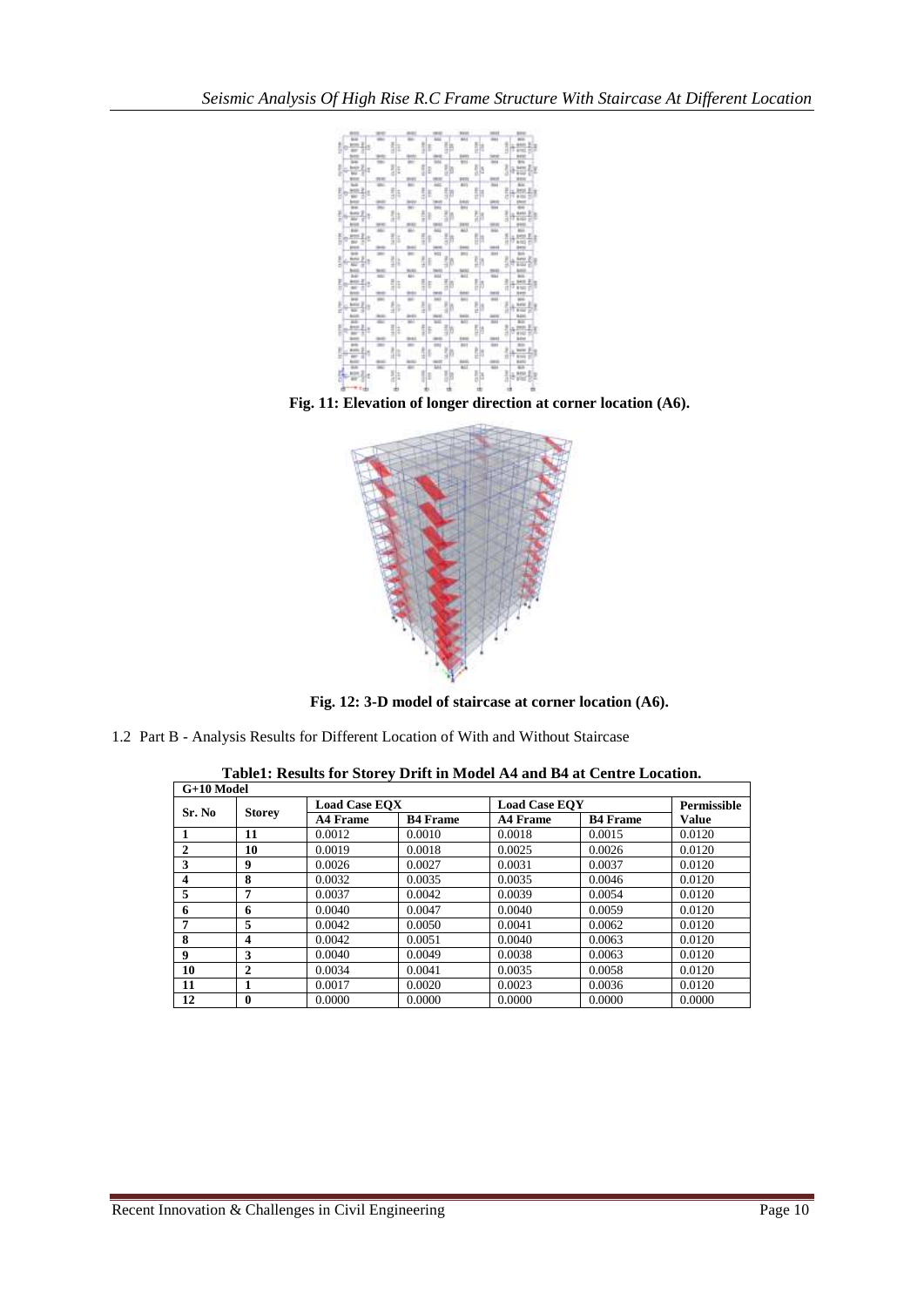

**Fig. 13: Comparison of storey drift with stair and without stair model**

**Table 2: Results for Storey Drift in Model A5 And B5 at Mid End Location.**

| <b>Storey Drift</b> |                         |                      |                 |                      |                 |                    |  |  |
|---------------------|-------------------------|----------------------|-----------------|----------------------|-----------------|--------------------|--|--|
|                     | G+10 Model              |                      |                 |                      |                 |                    |  |  |
| Sr. No              | <b>Storey</b>           | <b>Load Case EOX</b> |                 | <b>Load Case EOY</b> |                 | <b>Permissible</b> |  |  |
|                     |                         | A5 Frame             | <b>B5</b> Frame | A5 Frame             | <b>B5</b> Frame | <b>Value</b>       |  |  |
|                     | 11                      | 0.0002               | 0.0001          | 0.0003               | 0.0001          | 0.0120             |  |  |
| $\mathbf{2}$        | 10                      | 0.0002               | 0.0001          | 0.0003               | 0.0001          | 0.0120             |  |  |
| 3                   | 9                       | 0.0003               | 0.0001          | 0.0003               | 0.0002          | 0.0120             |  |  |
| $\boldsymbol{4}$    | 8                       | 0.0003               | 0.0002          | 0.0003               | 0.0002          | 0.0120             |  |  |
| 5                   | 7                       | 0.0004               | 0.0005          | 0.0004               | 0.0005          | 0.0120             |  |  |
| 6                   | 6                       | 0.0008               | 0.0010          | 0.0007               | 0.0012          | 0.0120             |  |  |
| 7                   | 5                       | 0.0012               | 0.0017          | 0.0011               | 0.0022          | 0.0120             |  |  |
| 8                   | $\overline{\mathbf{4}}$ | 0.0015               | 0.0022          | 0.0013               | 0.0029          | 0.0120             |  |  |
| 9                   | 3                       | 0.0016               | 0.0025          | 0.0014               | 0.0033          | 0.0120             |  |  |
| 10                  | $\mathbf{2}$            | 0.0014               | 0.0022          | 0.0014               | 0.0032          | 0.0120             |  |  |
| 11                  | 1                       | 0.0008               | 0.0011          | 0.0010               | 0.0020          | 0.0120             |  |  |
| 12                  | 0                       | 0.0000               | 0.0000          | 0.0000               | 0.0000          | 0.0000             |  |  |



**Fig. 14: Comparison of storey drift with stair and without stair model.**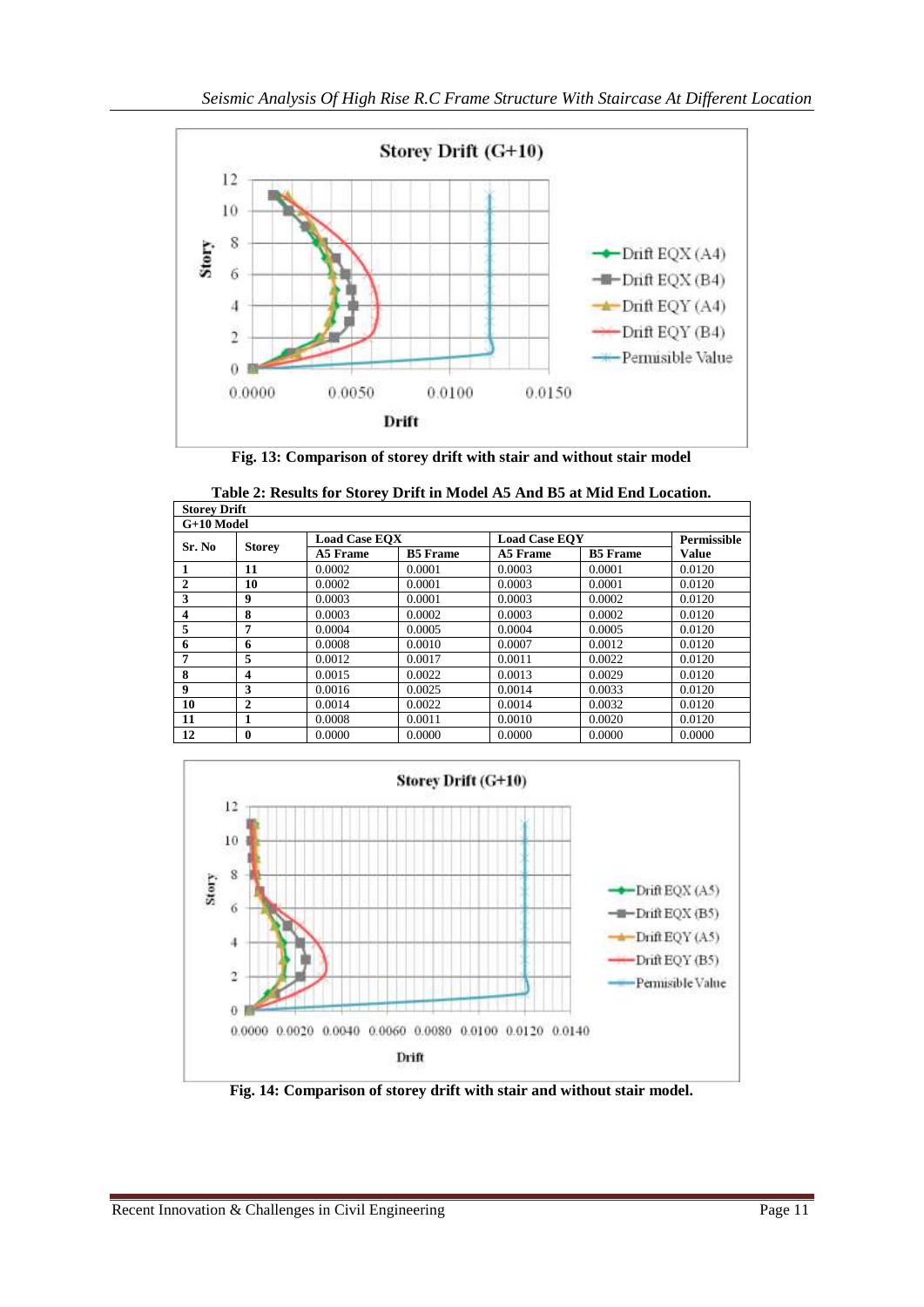| <b>Storey Drift</b> |               |                      |                 |                      |                 |                    |  |  |
|---------------------|---------------|----------------------|-----------------|----------------------|-----------------|--------------------|--|--|
|                     | $G+10$ Model  |                      |                 |                      |                 |                    |  |  |
| Sr. No              |               | <b>Load Case EOX</b> |                 | <b>Load Case EOY</b> |                 | <b>Permissible</b> |  |  |
|                     | <b>Storey</b> | A6 Frame             | <b>B6 Frame</b> | A6 Frame             | <b>B6 Frame</b> | Value              |  |  |
| 1                   | 11            | 0.0003               | 0.0001          | 0.0003               | 0.0002          | 0.0120             |  |  |
| $\mathbf{2}$        | 10            | 0.0003               | 0.0001          | 0.0003               | 0.0003          | 0.0120             |  |  |
| 3                   | 9             | 0.0003               | 0.0002          | 0.0003               | 0.0003          | 0.0120             |  |  |
| 4                   | 8             | 0.0004               | 0.0003          | 0.0004               | 0.0005          | 0.0120             |  |  |
| 5                   | 7             | 0.0005               | 0.0006          | 0.0004               | 0.0008          | 0.0120             |  |  |
| 6                   | 6             | 0.0008               | 0.0012          | 0.0007               | 0.0016          | 0.0120             |  |  |
| 7                   | 5             | 0.0011               | 0.0019          | 0.0009               | 0.0024          | 0.0120             |  |  |
| 8                   | 4             | 0.0012               | 0.0024          | 0.0010               | 0.0029          | 0.0120             |  |  |
| 9                   | 3             | 0.0013               | 0.0026          | 0.0010               | 0.0031          | 0.0120             |  |  |
| 10                  | 2             | 0.0012               | 0.0023          | 0.0010               | 0.0028          | 0.0120             |  |  |
| 11                  | 1             | 0.0007               | 0.0012          | 0.0007               | 0.0017          | 0.0120             |  |  |
| 12                  | 0             | 0.0000               | 0.0000          | 0.0000               | 0.0000          | 0.0000             |  |  |

**Table 3: Results for Storey Drift in Model A6 and B6 at Corner Location.**



**Fig. 14: Comparison of storey drift with stair and without stair model.**

|                | <b>Storey Displacement</b> |                      |                 |                      |                 |              |
|----------------|----------------------------|----------------------|-----------------|----------------------|-----------------|--------------|
| G+10 Model     |                            |                      |                 |                      |                 |              |
|                |                            | <b>Load Case EOX</b> |                 | <b>Load Case EOY</b> |                 | Permisible   |
| Sr. No         | <b>Storey</b>              | <b>A4 Frame</b>      | <b>B4 Frame</b> | <b>A4 Frame</b>      | <b>B4 Frame</b> | <b>Value</b> |
|                | 11                         | 54.3                 | 64.30           | 51                   | 61.00           | 66.00        |
| $\mathbf{2}$   | 10                         | 51.6                 | 60.00           | 47                   | 60.00           | 66.00        |
| 3              | 9                          | 49.9                 | 57.00           | 46                   | 57.00           | 66.00        |
| 4              | 8                          | 45.1                 | 55.10           | 43                   | 53.00           | 66.00        |
| 5              | 7                          | 41.6                 | 51.60           | 39                   | 49.00           | 66.00        |
| 6              | 6                          | 38.7                 | 48.70           | 35                   | 45.00           | 66.00        |
| $\overline{7}$ | 5                          | 33.9                 | 43.90           | 30                   | 40.00           | 66.00        |
| 8              | 4                          | 31.6                 | 41.60           | 27                   | 37.00           | 66.00        |
| 9              | 3                          | 28.4                 | 38.40           | 25                   | 35.00           | 66.00        |
| 10             | $\mathbf{2}$               | 25                   | 35.00           | 21                   | 31.00           | 66.00        |
| 11             | 1                          | 18                   | 28.00           | 15                   | 25.00           | 66.00        |
| 12             | $\mathbf{0}$               | $\mathbf{0}$         | 10.00           | $\overline{0}$       | 10.00           | 0.00         |

**Table 4: Results for Storey Displacement in Model A4 and B4 At Centre Location.**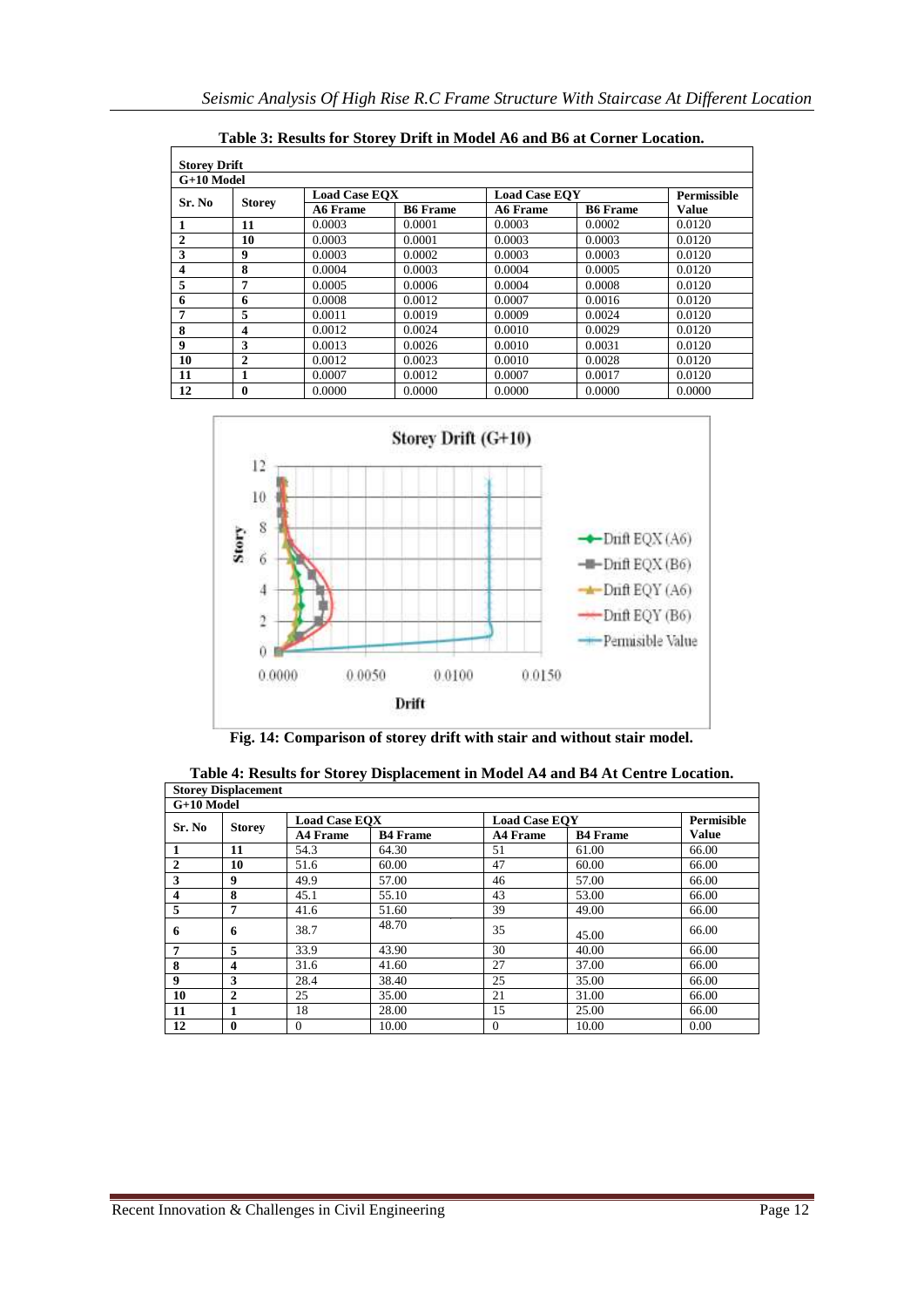

**Fig. 15: Comparison of storey displacement with stair and without stair model.**

|              | <b>Storey Displacement</b> |                      |                 |                      |                 |                    |  |
|--------------|----------------------------|----------------------|-----------------|----------------------|-----------------|--------------------|--|
|              | $G+10$ Model               |                      |                 |                      |                 |                    |  |
|              |                            | <b>Load Case EOX</b> |                 | <b>Load Case EOY</b> |                 | <b>Permissible</b> |  |
| Sr. No       | <b>Storey</b>              | A5 Frame             | <b>B5</b> Frame | A5 Frame             | <b>B5</b> Frame | <b>Value</b>       |  |
|              | 11                         | 25.40                | 34.50           | 25.20                | 47.50           | 66.00              |  |
| $\mathbf{2}$ | 10                         | 24.80                | 34.20           | 24.50                | 47.20           | 66.00              |  |
| 3            | 9                          | 24.10                | 34.00           | 23.60                | 46.90           | 66.00              |  |
| 4            | 8                          | 23.30                | 33.60           | 22.80                | 46.40           | 66.00              |  |
| 5            | 7                          | 22.40                | 33.00           | 21.80                | 45.70           | 66.00              |  |
| 6            | 6                          | 21.20                | 31.60           | 20.70                | 44.30           | 66.00              |  |
| 7            | 5                          | 19.00                | 28.70           | 18.70                | 40.70           | 66.00              |  |
| 8            | 4                          | 15.60                | 23.80           | 15.50                | 34.10           | 66.00              |  |
| 9            | 3                          | 11.30                | 17.20           | 11.50                | 25.40           | 66.00              |  |
| 10           | $\mathbf{2}$               | 6.60                 | 9.90            | 7.10                 | 15.60           | 66.00              |  |
| 11           | 1                          | 2.30                 | 3.30            | 2.90                 | 6.00            | 66.00              |  |
| 12           | $\bf{0}$                   | 0.00                 | 0.00            | 0.00                 | 0.00            | 0.00               |  |

**Table 5: Results for Storey Displacement in Model A5 and B5 at Mid End Location. Storey Displacement**



**Fig. 16: Comparison of storey displacement with stair and without stair model.**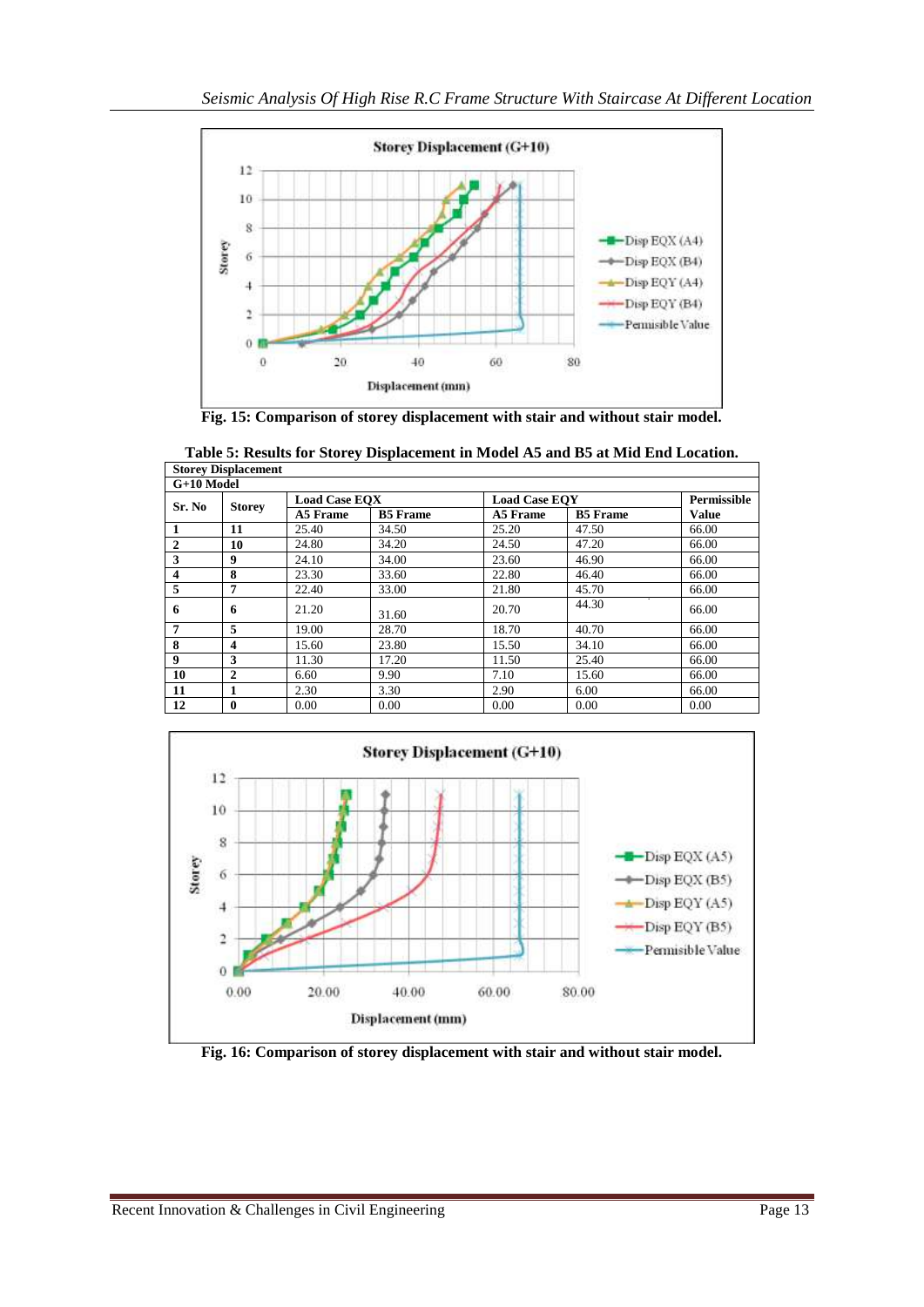|              | <b>Storey Displacement</b> |                      |                 |                      |                 |                    |  |
|--------------|----------------------------|----------------------|-----------------|----------------------|-----------------|--------------------|--|
| G+10 Model   |                            |                      |                 |                      |                 |                    |  |
|              |                            | <b>Load Case EOX</b> |                 | <b>Load Case EOY</b> |                 | <b>Permissible</b> |  |
| Sr. No       | <b>Storey</b>              | <b>A6 Frame</b>      | <b>B6</b> Frame | <b>A6 Frame</b>      | <b>B6</b> Frame | <b>Value</b>       |  |
|              | 11                         | 23.70                | 38.30           | 21.20                | 49.50           | 66.00              |  |
| $\mathbf{2}$ | 10                         | 22.80                | 37.90           | 20.20                | 48.80           | 66.00              |  |
| 3            | 9                          | 21.90                | 37.60           | 19.20                | 48.00           | 66.00              |  |
| 4            | 8                          | 20.90                | 37.10           | 18.10                | 47.00           | 66.00              |  |
| 5            | 7                          | 19.80                | 36.30           | 17.00                | 45.60           | 66.00              |  |
| 6            | 6                          | 18.40                | 34.60           | 15.80                | 43.30           | 66.00              |  |
| 7            | 5                          | 16.10                | 30.90           | 13.80                | 38.50           | 66.00              |  |
| 8            | 4                          | 13.00                | 25.20           | 11.10                | 31.30           | 66.00              |  |
| 9            | 3                          | 9.30                 | 18.10           | 8.00                 | 22.70           | 66.00              |  |
| 10           | $\mathbf{2}$               | 5.50                 | 10.40           | 4.90                 | 13.50           | 66.00              |  |
| 11           |                            | 2.00                 | 3.50            | 2.00                 | 5.00            | 66.00              |  |
| 12           | 0                          | 0.00                 | 0.00            | 0.00                 | 0.00            | 0.00               |  |

**Table 6: Results for Storey Displacement in Model A6 and B6 at Corner Location.**





**Table 7: Results For Storey Time Period In Model A4 And B4 At Centre Location.**

| <b>Time Period</b> |      |       |       |
|--------------------|------|-------|-------|
| $G+10$ Model       |      |       |       |
| Case               | Mode | A4    | B4    |
| Modal              |      | 2.363 | 2.668 |
| Modal              |      | 2.159 | 2.383 |
| Modal              |      | 1.994 | 2.187 |
|                    |      |       |       |

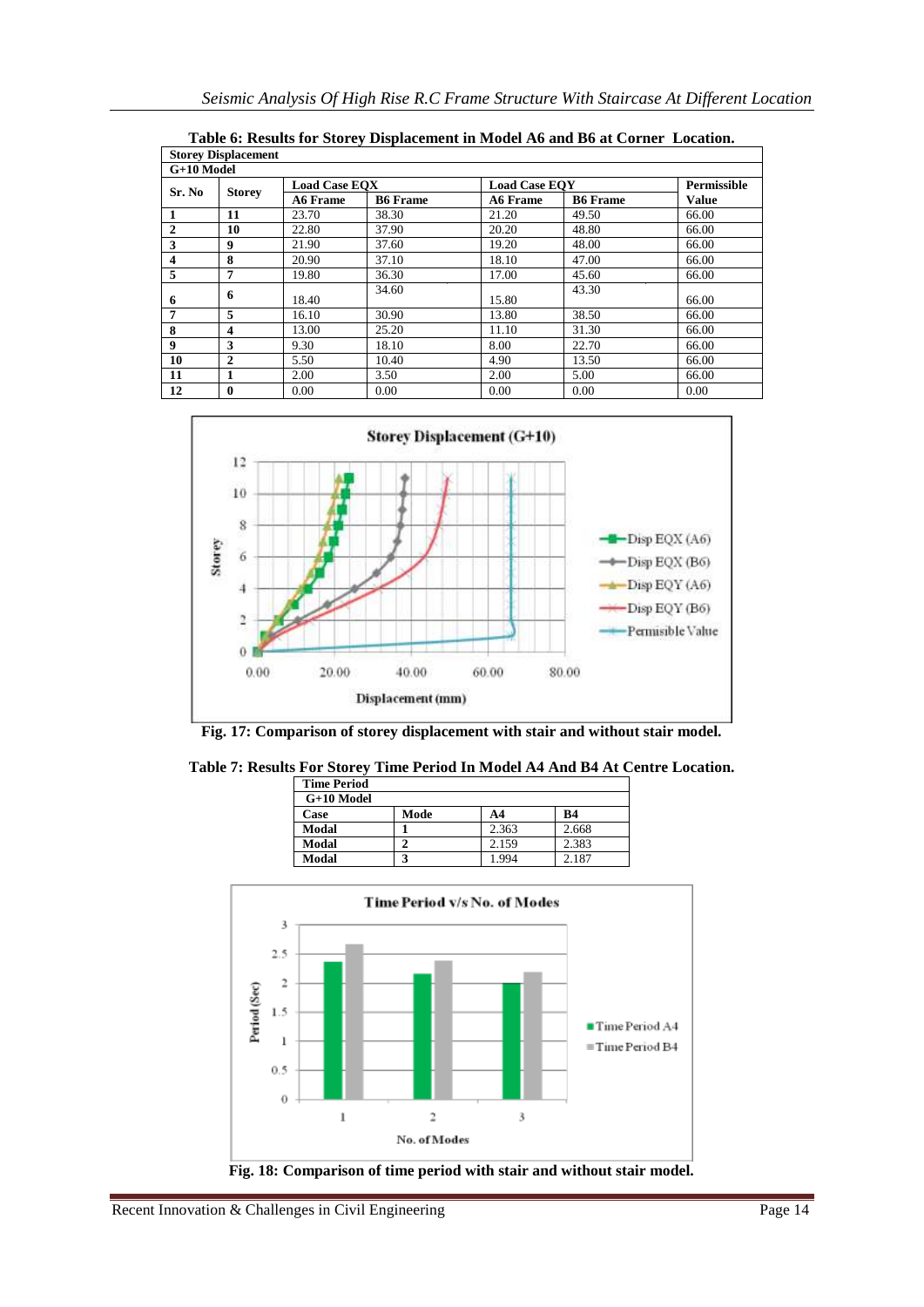**Table 8: Results for Storey Time Period in Model A5 and B5 at Mid End Location. Time Period G+10 Model Case Mode A5 B5 Modal** 1 1.392 1.909 **Modal 2** 1.381 1.638<br>**Modal 3** 1.194 1.62

**Modal 3** 1.194 1.62



**Fig. 19: Comparison of time period with stair and without stair model.**

Table 9: Results for Storey Time Period in Model A6 and B6 at Corner Location.

| <b>Time Period</b> |      |       |       |
|--------------------|------|-------|-------|
| $G+10$ Model       |      |       |       |
| Case               | Mode | A6    | В6    |
| Modal              |      | 1.766 | 2.283 |
| Modal              |      | 1.495 | 2.012 |
| Modal              |      | -357  | 1 874 |



**Fig. 20: Comparison of time period with stair and without stair model.**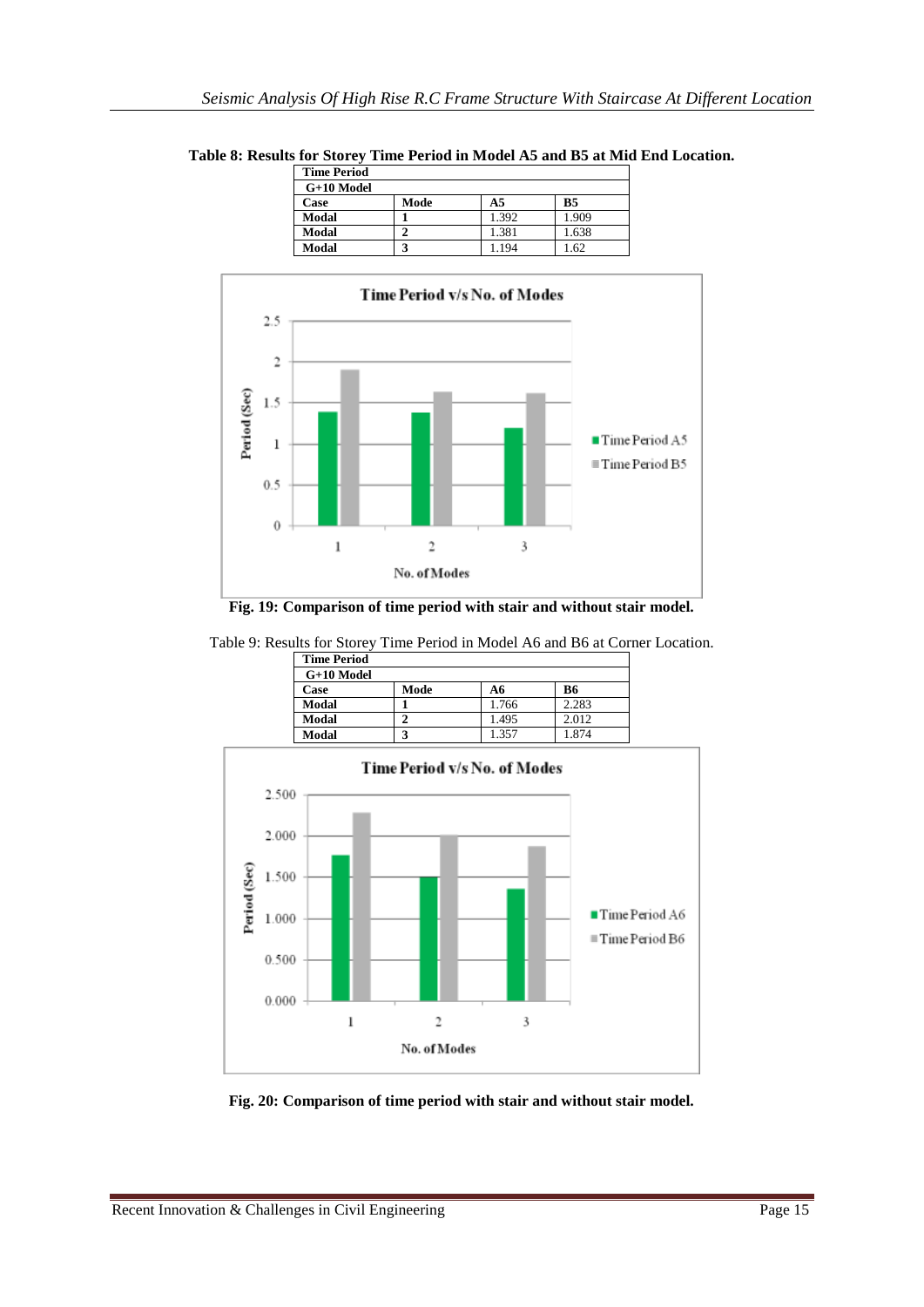| <b>Max Axial Load (Pu)</b> |           |                      |                      |  |  |  |
|----------------------------|-----------|----------------------|----------------------|--|--|--|
| $G+10$ Model               |           |                      |                      |  |  |  |
| Column No                  |           | <b>Load Case EOX</b> | <b>Load Case EOY</b> |  |  |  |
|                            | Model     | <b>Ground Storey</b> | <b>Ground Storey</b> |  |  |  |
|                            | A4        | 725.58               | 408.64               |  |  |  |
| C <sub>6</sub>             | <b>B4</b> | 837.26               | 573.35               |  |  |  |
| C4                         | A4        | 728.84               | 182.32               |  |  |  |
|                            | <b>B4</b> | 836.11               | 268.44               |  |  |  |
| C26                        | A4        | 251.71               | 404.16               |  |  |  |
|                            | <b>B4</b> | 304.81               | 572.48               |  |  |  |

**Table 10: Results For Axial Load in Model A4 and B4at Centre Location.**



**Fig. 21: Comparison of max design load with stair and without stair model in column**

| Max Axial Load (Pu) |                |                      |                                              |  |  |  |
|---------------------|----------------|----------------------|----------------------------------------------|--|--|--|
| G+10 Model          |                |                      |                                              |  |  |  |
| Column No           | Model          | <b>Load Case EOX</b> | <b>Load Case EOY</b><br><b>Ground Storey</b> |  |  |  |
|                     |                | <b>Ground Storey</b> |                                              |  |  |  |
| C6                  | A5             | 187.60               | 91.52                                        |  |  |  |
|                     | <b>B5</b>      | 254.62               | 171.71                                       |  |  |  |
| C4                  | A <sub>5</sub> | 524.23               | 1003.05                                      |  |  |  |
|                     | <b>B5</b>      | 388.88               | 1264.03                                      |  |  |  |
| C26                 | A5             | 70.64                | 91.92                                        |  |  |  |
|                     | <b>B5</b>      | 95.64                | 172.34                                       |  |  |  |

**Table 11: Results for Axial Load in Model A5 and B5 at Mid End Location.**



**Fig. 22: Comparison of max design load with stair and without stair model in column**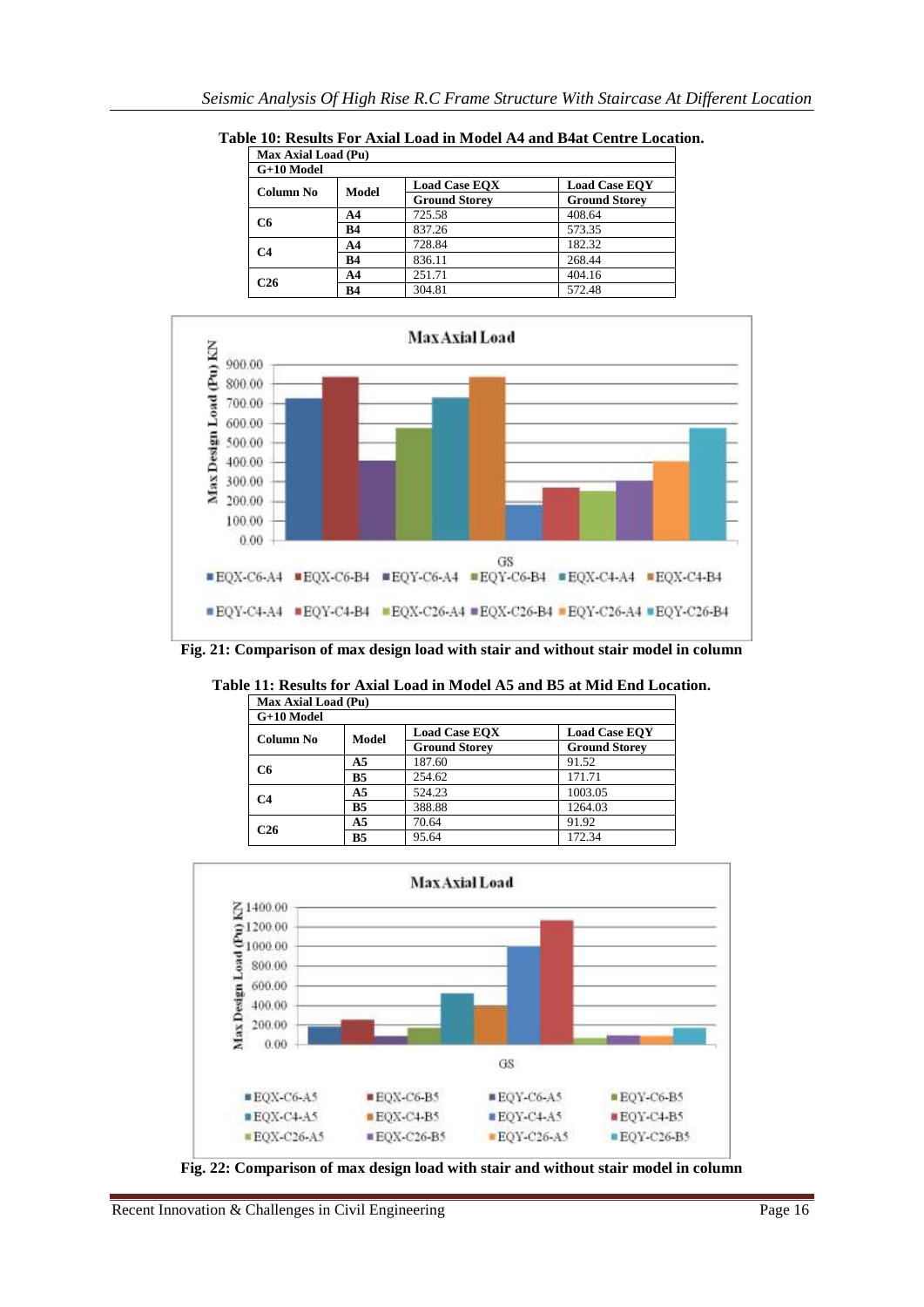| Max Axial Load (Pu) |           |                      |                      |  |
|---------------------|-----------|----------------------|----------------------|--|
| G+10 Model          |           |                      |                      |  |
| Column No           | Model     | <b>Load Case EOX</b> | <b>Load Case EOY</b> |  |
|                     |           | <b>Ground Storey</b> | <b>Ground Storey</b> |  |
| C6                  | A6        | 480.47               | 105.52               |  |
|                     | <b>B6</b> | 417.72               | 1380.84              |  |
| C4                  | A6        | 201.65               | 839.11               |  |
|                     | <b>B6</b> | 283.10               | 95.29                |  |
| C26                 | A6        | 63.59                | 38.00                |  |
|                     | В6        | 106.41               | 91.15                |  |

**Table 12: Results for Axial Load in Model A6 and B6 at Corner Location.**



**Fig. 23: Comparison of max design load with stair and without stair model in column**

**Table 13: Results for Shear Force in Model A4 and B4 at Centre Location.**

| <b>Shear Force (V)</b> |                |                      |                      |  |
|------------------------|----------------|----------------------|----------------------|--|
|                        | Max G+10 Model |                      |                      |  |
| Column No              | Model          | <b>Load Case EOX</b> | <b>Load Case EOY</b> |  |
|                        |                | <b>Ground Storey</b> | <b>Ground Storey</b> |  |
| C6                     | A4             | 84.82                | 39.96                |  |
|                        | B4             | 95.07                | 60.70                |  |
| C4                     | A4             | 83.94                | 53.89                |  |
|                        | <b>B4</b>      | 95.32                | 83.44                |  |
| C26                    | A4             | 97.32                | 39.80                |  |
|                        | <b>B4</b>      | 114.29               | 60.74                |  |



**Fig. 24: Comparison of max shear force with stair and without stair model in column.**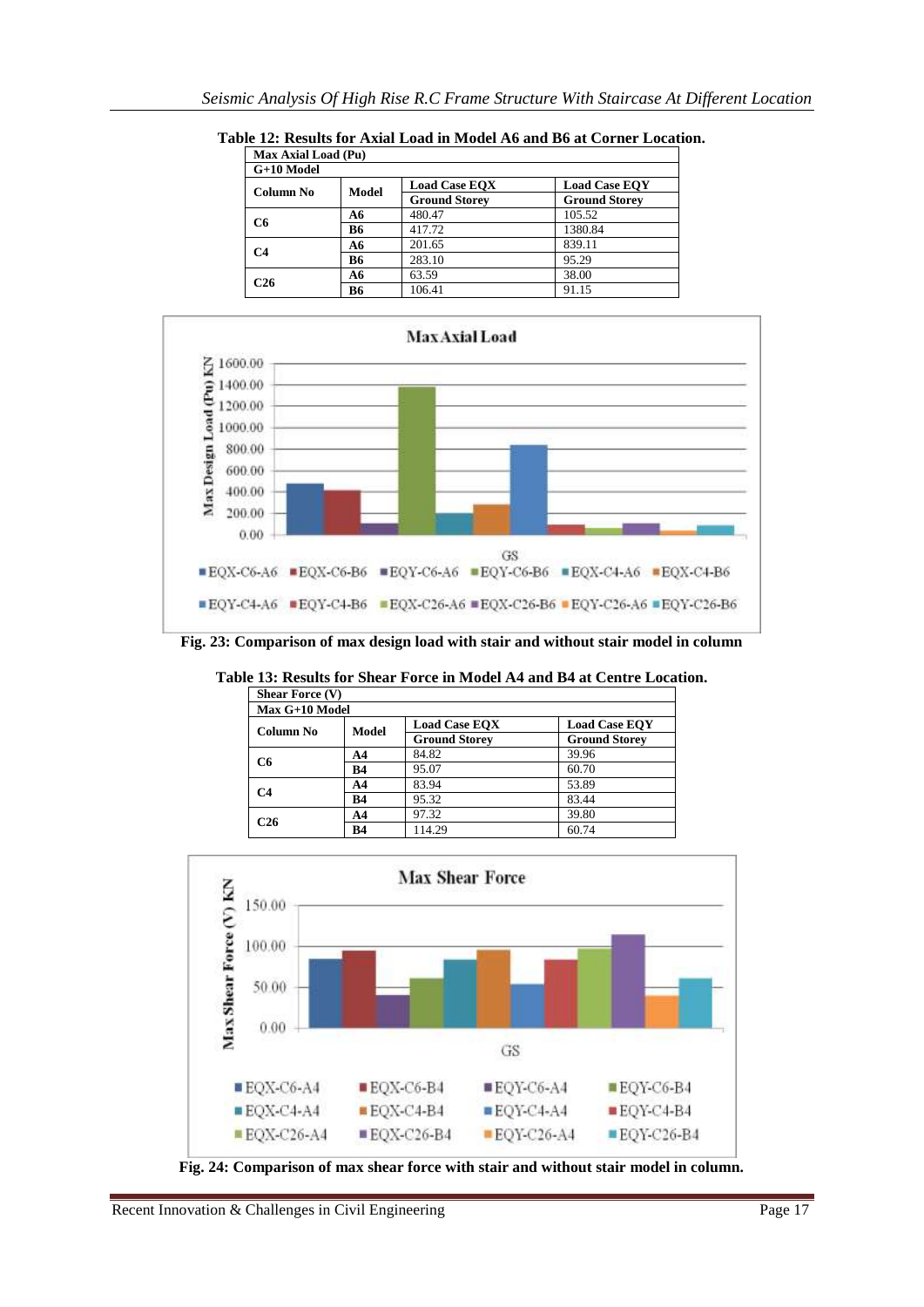| <b>Max Shear Force (V)</b> |                |                      |                      |  |
|----------------------------|----------------|----------------------|----------------------|--|
| $G+10$ Model               |                |                      |                      |  |
| Column No                  | <b>Model</b>   | <b>Load Case EOX</b> | <b>Load Case EOY</b> |  |
|                            |                | <b>Ground Storey</b> | <b>Ground Storey</b> |  |
| C <sub>6</sub>             | A <sub>5</sub> | 43.00                | 17.92                |  |
|                            | <b>B5</b>      | 56.07                | 33.53                |  |
| C4                         | A <sub>5</sub> | 68.25                | 22.08                |  |
|                            | <b>B5</b>      | 70.36                | 82.94                |  |
| C26                        | A <sub>5</sub> | 49.91                | 17.93                |  |
|                            | <b>B5</b>      | 66.12                | 33.59                |  |

**Table 14: Results for Shear Force in Model A5 and B5 at Mid End Location.**



**Fig. 25: Comparison of max shear force with stair and without stair model in column**

| Max Shear Force (V)<br>G+10 Model |                      |       |       |
|-----------------------------------|----------------------|-------|-------|
|                                   |                      |       |       |
| <b>Ground Storey</b>              | <b>Ground Storey</b> |       |       |
| C6                                | A6                   | 62.36 | 16.54 |
|                                   | <b>B6</b>            | 74.27 | 67.51 |
| C4                                | A6                   | 40.42 | 60.74 |
|                                   | <b>B6</b>            | 59.14 | 38.21 |
| C26                               | A6                   | 46.28 | 15.93 |
|                                   | B6                   | 69.73 | 38.32 |

**Table 15: Results for Shear Force in Model A6 and B6 at Corner Location.**



**Fig. 26: Comparison of max shear force with stair and without stair model in column**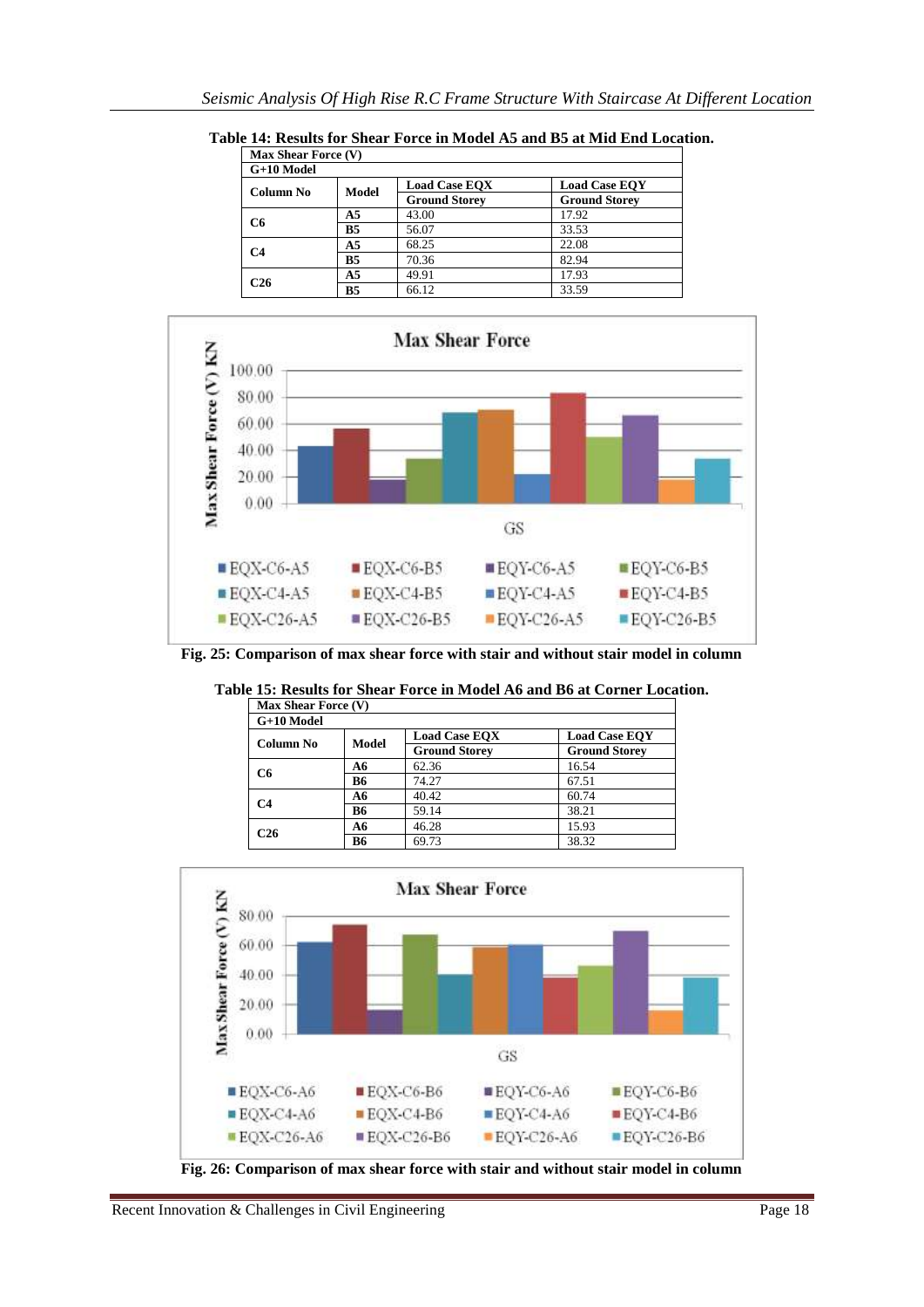| <b>Max Bending Moment (M)</b> |           |                      |                      |
|-------------------------------|-----------|----------------------|----------------------|
| $G+10$ Model                  |           |                      |                      |
| Col. No                       | Model     | <b>Load Case EOX</b> | <b>Load Case EOY</b> |
|                               |           | <b>Ground Storey</b> | <b>Ground Storey</b> |
| C6                            | AA        | 305.26               | 88.32                |
|                               | <b>B4</b> | 355.43               | 137.57               |
| C <sub>4</sub>                | AA        | 300.59               | 102.11               |
|                               | <b>B4</b> | 356.72               | 160.08               |
| C26                           | AA        | 307.08               | 88.09                |
|                               | <b>B4</b> | 376.15               | 137.62               |

**Table 16: Results For Max Bending Moment In Model A4 And B4at Centre Location.**



**Fig. 27: Comparison of max bending moment with stair and without stair model in column**

**Table 17: Results for Max Bending Moment in Model A5 and B5 at Mid End Location.**

| <b>Max Bending Moment (M)</b><br>G+10 Model |                      |                      |       |
|---------------------------------------------|----------------------|----------------------|-------|
|                                             |                      |                      |       |
|                                             | <b>Ground Storey</b> | <b>Ground Storey</b> |       |
| C <sub>6</sub>                              | A <sub>5</sub>       | 143.90               | 38.83 |
|                                             | B <sub>5</sub>       | 200.92               | 76.04 |
| C4                                          | A <sub>5</sub>       | 157.52               | 33.56 |
|                                             | B <sub>5</sub>       | 203.96               | 98.50 |
| C26                                         | A <sub>5</sub>       | 150.38               | 38.84 |
|                                             | B <sub>5</sub>       | 210.33               | 76.10 |



Recent Innovation & Challenges in Civil Engineering Page 19